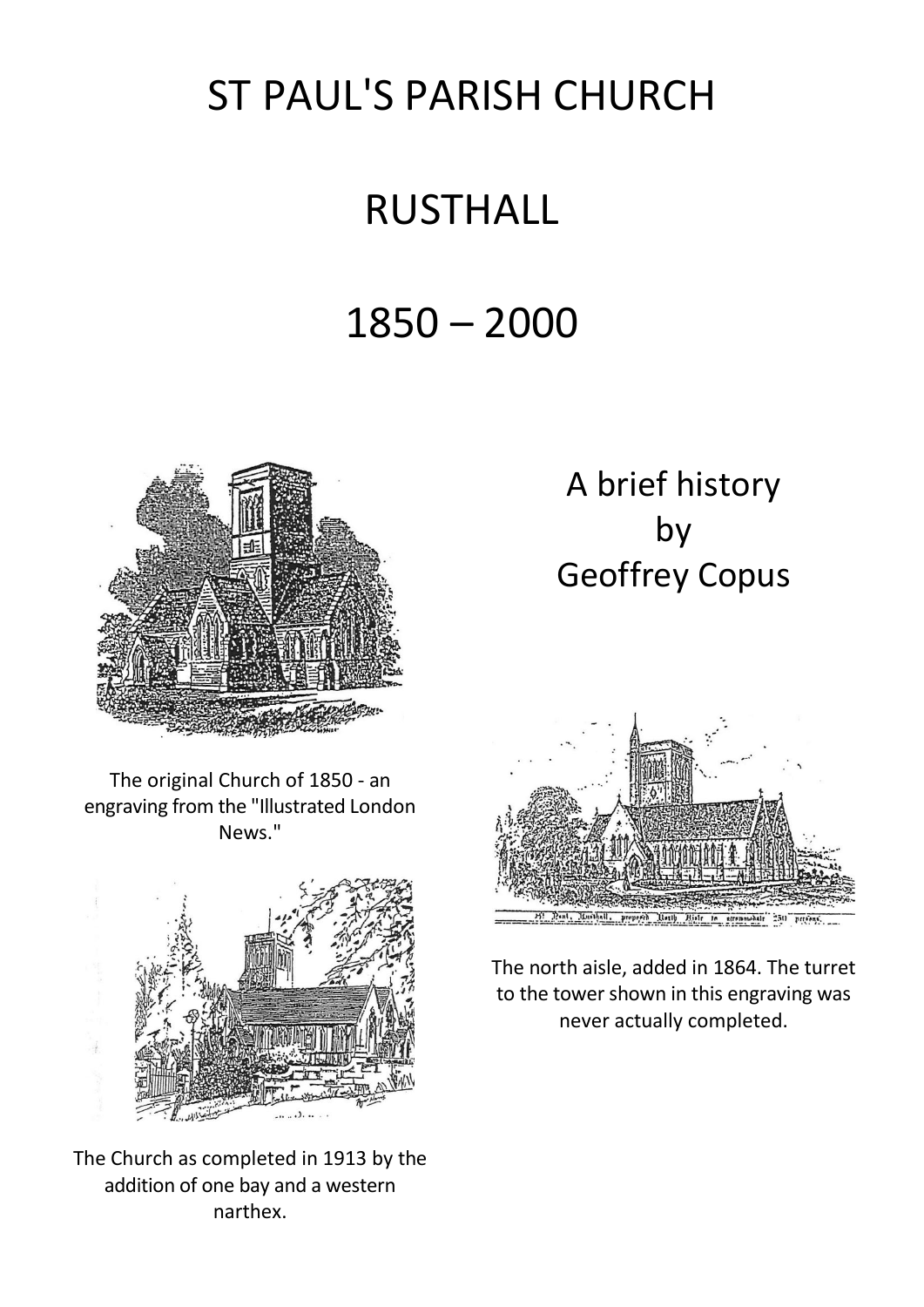On 14 August 1850, John Bird Sumner, Archbishop of Canterbury, consecrated St. Paul's church, Rusthall. It was a daughter church of the ancient parish of Speldhurst whose Rector, the Rev. J.J. Saint, a "squarson" of the old school, was also Lord of the Manor of Groombridge, and lived at Groombridge Place. Nonetheless he was a vigorous and forward-looking pastor, whose concern for maintaining a strong Anglican presence among the expanding population led to the building of All Saints' Langton as well as Rusthall church, and the founding of both parishes.

St. Paul's was built on the edge of the Common, on a site which was part of the Nevill Park estate begun by the Earl of Abergavenny in 1833. The church's architect, Henry Isaac Stevens, (1807-1873) came from Derby, but seems likely to have obtained the commission through his brother, the Tunbridge Wells architect Nehemiah Edward Stevens. The latter is credited in printed sources with having had a minor role at St. Paul's, although original evidence for this is lacking.

N.E. Stevens is an obscure figure, whose only known works locally are the Schools and Schoolhouse for Holy Trinity, still in existence in York Road, Tunbridge Wells. By contrast, H.I Stevens was prolific in designing churches, particularly in his native county; Nikolaus Pevsner, in the Derbyshire volume of the Penguin "Buildings of England " series, refers to Stevens' work being "never cheap-looking and never in bad taste". This may equally be applied to St. Paul's, although John Newman is not very enthusiastic in his comments, in the West Kent volume of the same series.

The church is very solidly built, of local sandstone from "Mr. Powell's quarry", and the total cost was over £5200, a considerable sum at the period. This includes £190 paid to Lord Abergavenny for the two acre site but naturally, as a leading local landowner, he contributed handsomely towards building costs. The Incorporated Church Building Society, to whom Mr. Saint had applied for financial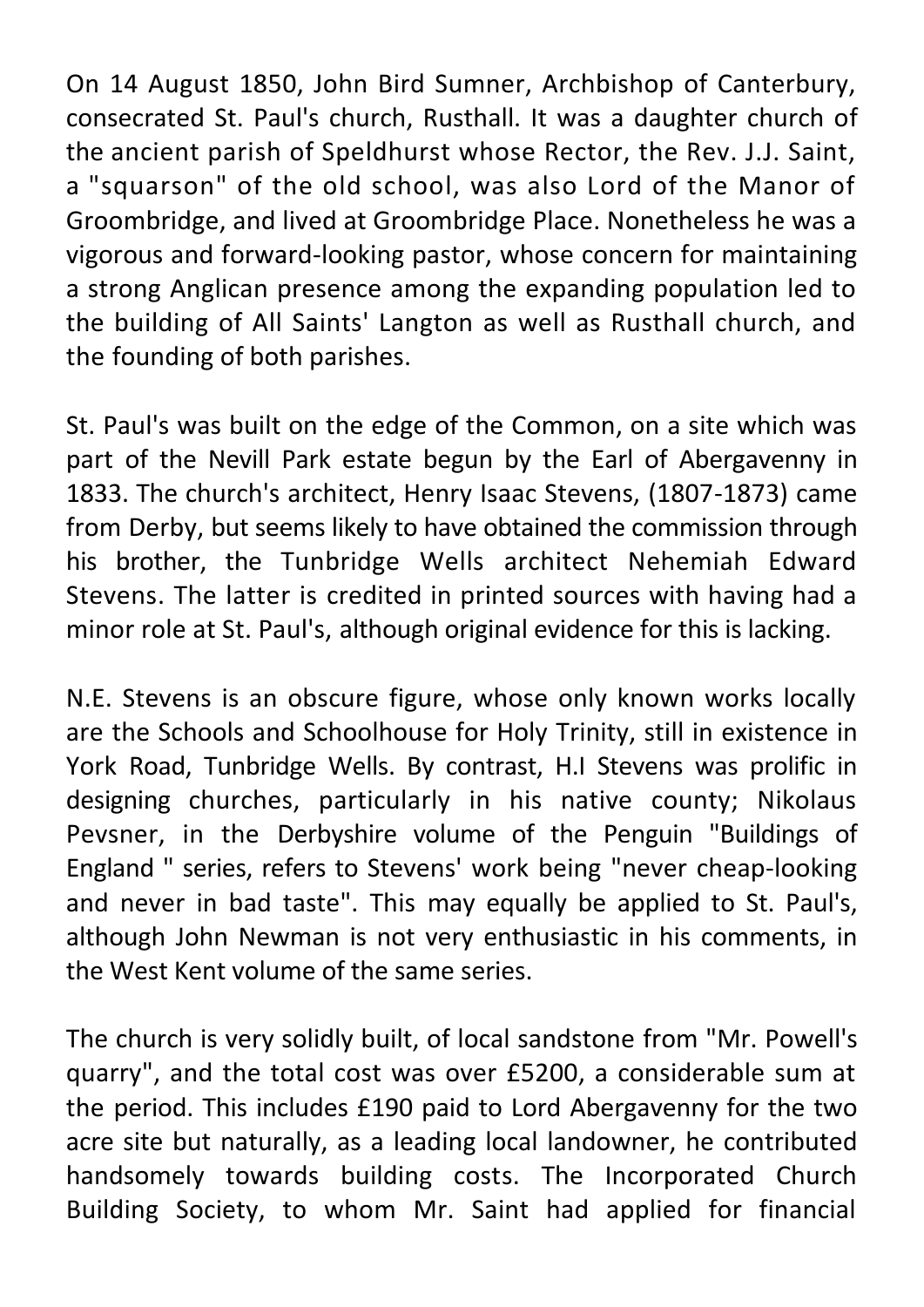assistance, at first agreed to a grant of £150, but later cut this by £20 when it appeared that there would not be enough seats "free for the use of the poor." Mr. Stevens drew up a new plan, juggling with the proportion of free seats to fit the Society's rules, and was able to reclaim the lost £20. Incredibly, though, there was no endowment fund for St. Paul's, and until 1917 the Vicar relied entirely on fees and pew rents for his income. The long outmoded system of letting sittings, although deplored by the clergy, persisted in modified form for many years after that date.

By 1864 an appeal for further funds was issued because "since the Church was built in 1850 it was computed that upwards of 45 mansions had been built in the district, to contain upwards of 300 souls, and 133 cottages containing between 500 and 600..." The mansions were mainly in Nevill Park, Hungershall Park and Mount Ephraim, the cottages mostly in Rusthall New Town and Denny Bottom. The extra church accommodation was provided by adding a north aisle, and extending the north transept. H.I. Stevens again planned the work, this time with his partner and former pupil, Frederick Josias Robinson (1833-1892).

In 1875, a new organ chamber and further vestry accommodation was added to the north of the chancel, designed by John Norton of Old Bond Street, Westminster (1828-1904), who had been a pupil of Benjamin Ferrey, the noted early Gothic Revival architect. Finally, by 1912 the accommodation was again considered inadequate, and heating, lighting and ventilation all needed to be improved. The work was entrusted to Philip Appleby Robson (1871-1951), who had been articled to J.L. Pearson, the architect of Truro Cathedral and of many distinguished churches.

At Rusthall, Robson submitted a lengthy report suggesting the extension of the building by one bay westwards, and the addition of a large narthex and baptistery. His plans and proposals are among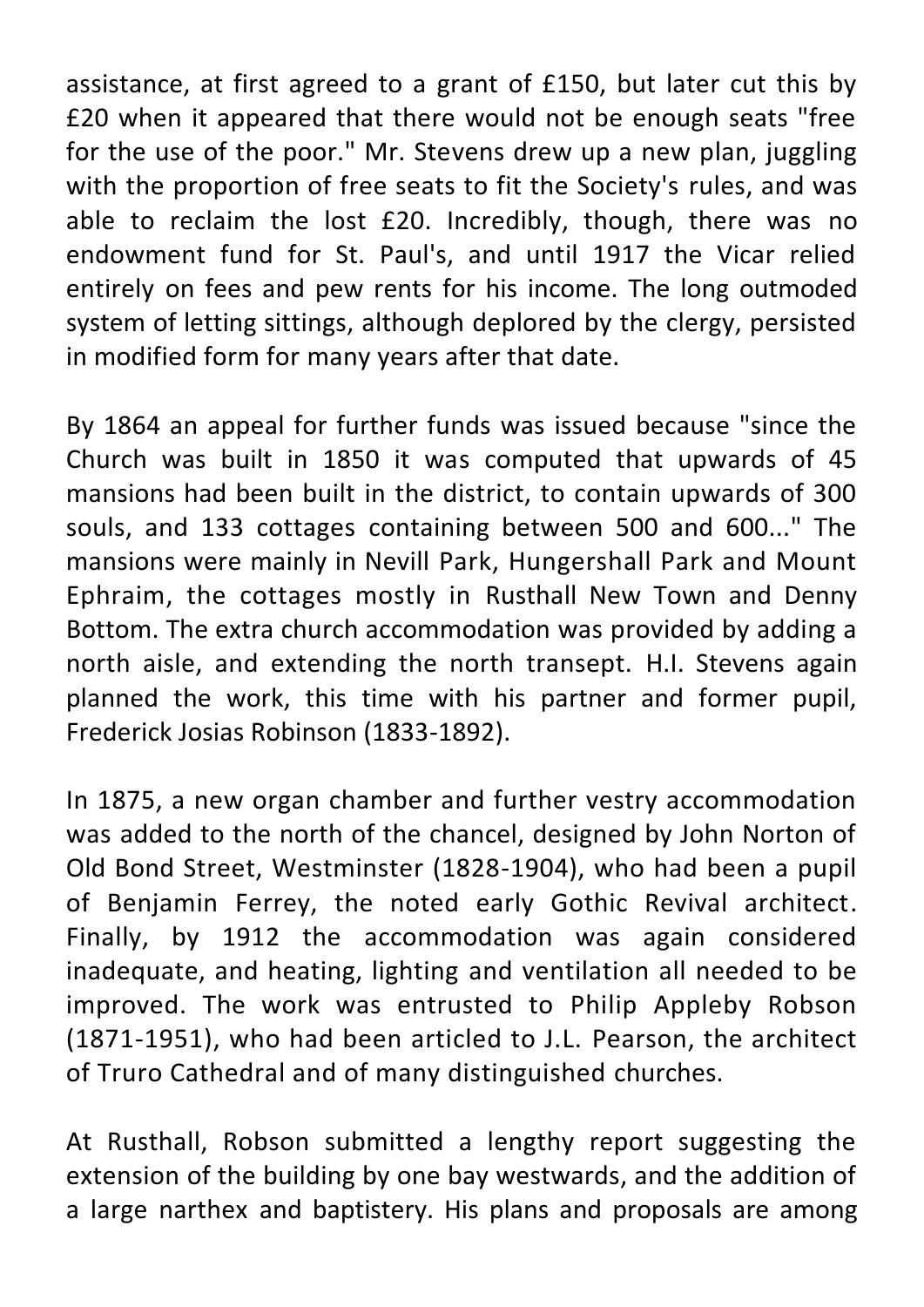the Rochester Diocesan Faculty papers, and it must be said that it is a major task to try to understand exactly what happened. The work included demolishing the original south porch and re-siting some of the existing windows, while to complicate matters some of Robson's arrangements have since been altered - the font has twice been moved, for example. St. Paul's was reopened for worship in 1913, when the church assumed its present structural shape.

Successive fashions in fittings, furnishings and liturgy have led to many changes and additions within the building. A fine watercolour, now hanging on the south side of the nave, was painted by the local artist Charles Tattershall Dodd senior, showing the interior as it was when awaiting consecration in July 1850. Although the east window was already filled with stained glass - such as had only recently begun to appear again in English churches the altar was backed by tablets of the Ten Commandments, in accordance with centuries-old regulations which many in the rising generation considered to be obsolete.

In 1869, influenced by this trend, John Stone-Wigg, a Churchwarden and generous benefactor to St. Paul's, presented the elaborately carved stone reredos. It was designed by the John Norton mentioned above, and executed by "Mr. Farmer of Westminster Road" - presumably William Farmer of the firm which later became Farmer and Brindley, whose workshop was in Westminster Bridge Road. They were responsible for carving many similar items, including a reredos for Worcester Cathedral.

St. Paul's reredos is an admirable and vigorous piece of work, but the way in which it displaced the tablets of the Commandments was not greeted with universal approval. In 1871, the Rev. Thomas Jennings Bramly of Nevi11 Park began writing lengthy letters of complaint to Archbishop Tait. He demanded that the reredos should be removed, since the figures were in such complete relief as to constitute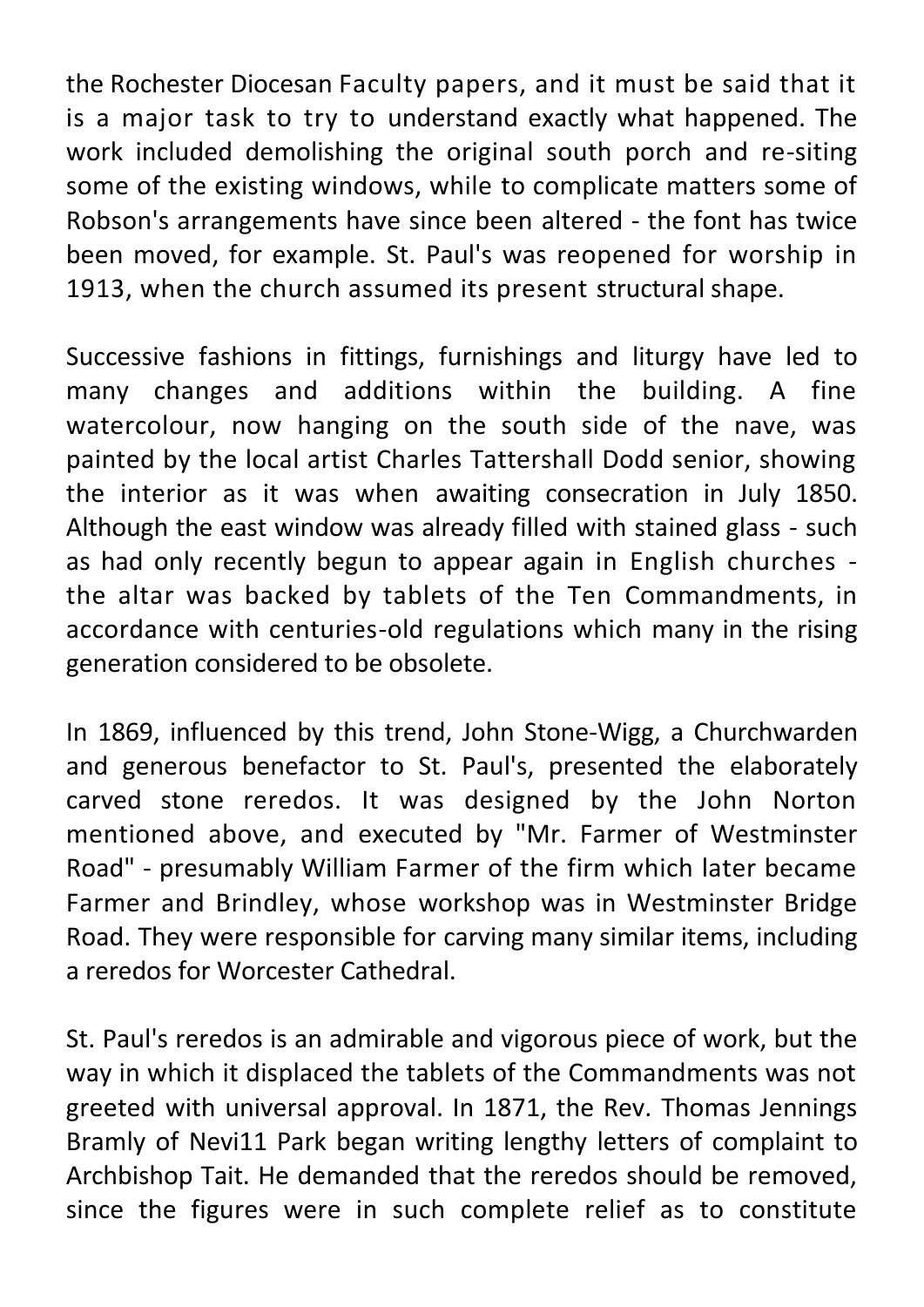"images" which he held to be illegal. Not only that, but he called for all the stained glass to be removed too; he alleged - correctly, as it turned out - that it had all been put in without any Faculties being applied for. He complained also that the church was far too dark, and wrote that "even on bright days, I have heard it likened to a Tomb...".

Fortunately, Archbishop Tait demurred on both counts, but this storm in the parochial teacup subsided only on the death of the complainant in 1873. Removal of the stained glass, which by then filled almost every window, would have been a serious loss, since it forms a very fine series. The east window of 1850 is by Ward and Hughes and, in common with a number of earlier windows elsewhere in the church, has a mediaeval look to it. Memorial windows continued to be presented to St. Paul's until 1935, and well-known artists whose work is represented include Burne-Jones and Martin Travers.

In 1999, a complete Victorian stained glass window was discovered, stored high up on a dusty shelf in an upper room of the tower. It was found to commemorate Louisa Mary, wife of the Rev. George Frederick Allfree, who died in 1855; it had been one of a pair occupying small lancets on the east side of the south transept. The lancet had been almost completely obscured by the re-siting of the organ, and had been filled with plain glass; its companion window remains in situ, but can be seen only from outside the building. It is planned to recite the newly found glass in an internal opening on the east side of the north transept, with a light positioned to illuminate it from behind.

Among unusual items in the church are the two flags in the western corners of the nave. One is that of the local South African Wars Veterans' Association, the other is the Red Cross flag which flew over Rusthall V.A.D. (Voluntary Aid Detachment) Hospital during the Great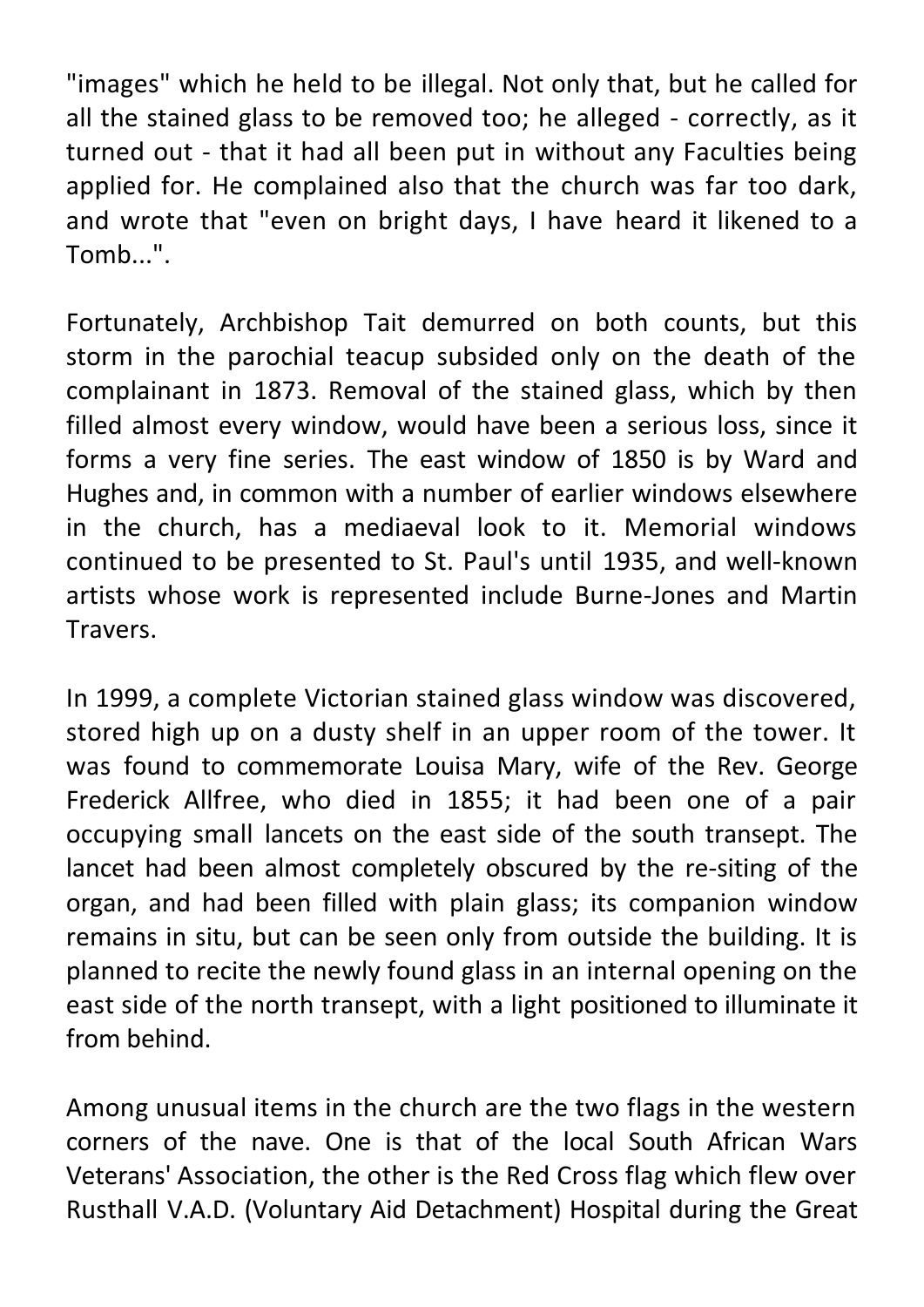War. The hospital was sited in the house known as Rust Hall, which its owners lent for the duration, while there was a Nurses' hostel at Rusthall Beacon. Later, as the War dragged on and the flow of casualties grew ever greater, the Girls' School was also commandeered. Among many wealthy local people who contributed liberally to the expenses of running the Hospital was Mrs. Rachel Beer of Chancellor House, aunt of the noted poet and author Siegfried Sassoon.

Additions to the furnishings include the cross and candlesticks on the high altar, designed by Sir Walter Tapper, and the pulpit tester of 1947 by the eminent local architect Cecil Burns. More recently, the west end of the north aisle has been transformed into a chapel, consecrated in 1994 to the memory of Canon Norman Mantle, a much-loved twentieth century Vicar of the parish. The striking fittings include a hanging glass sculpture by Jenny Clarke, an ironwork screen and an icon of Christ. The tablets of the Ten Commandments which, as described above, had been removed in 1869, were rescued from oblivion and repainted in glowing colours, to form a fitting background to the free-standing altar in the new chapel.

St. Paul's has always had a fine musical tradition - even the original plans show seats appropriated for "16 singing boys" in the chancel, and an organ gallery was also provided, an attractive feature which appears in Tattershall Dodd's painting. The first organ was superseded in 1875; the present instrument was built in 1930, and placed in the south transept, with the choir stalls in their present position under the tower.

The churchyard in which St. Paul's stands is filled with a splendid collection of monuments, ranging from simple headstones to elaborate tombs with iron railings. In some Victorian churchyards social distinctions persist in death as in life, with the wealthy taking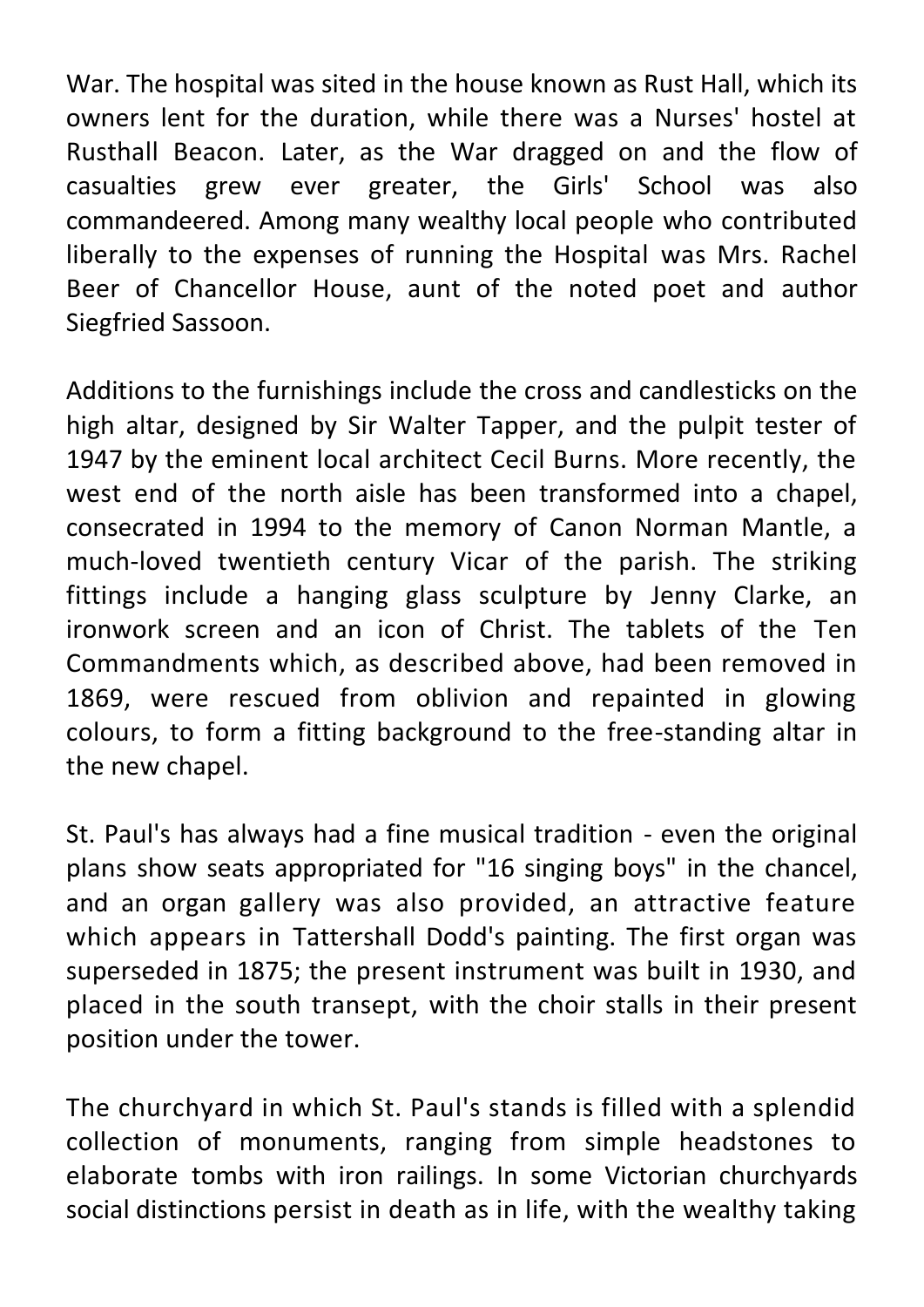the more favoured positions, but at Rusthall rich and poor seem to lie mingled together. The epitaphs of some of the former read in many cases like brief CVs; the verses on the stones of the poorer parishioners are generally more touching. The monuments are in good condition; the inscriptions remain largely legible, and they were all transcribed in 1985, together with those in the church.

Rusthall has the distinction of a 1914-1918 War Memorial by Sir Giles Gilbert Scott, the architect of Liverpool Cathedral. It is a simple, sombre design in the form of a very tall cross in cream Hollington stone, set on the churchyard wall, and because it encroaches slightly onto the Common, the permission of Mr. Frank Osborne Baird, the Lord of the Manor, had to be obtained to erect it. This was most grudgingly given - he commented that he considered the design "extremely ugly", and consented only because he was assured that the Committee had unanimously approved of it.

St. Paul's was made independent of Speldhurst in 1864 and assigned a District, which in 1868 became a parish covering a wide area which included both Rusthall and Tunbridge Wells Commons. The population continued to expand, with the Erskine Park development in Rusthall village, and the Molyneux Park and Boyne Park estates on Mount Ephraim, and in 1900 the Rev. D.J. Stather Hunt, Vicar of Holy Trinity, Tunbridge Wells, proposed to establish a new parish of St. Andrew's, including all the Mount Ephraim area - although, he wrote " I fear it is impossible to include any poor..." Incredibly, he did not tell the Rev. F.F. Walrond, Vicar of St. Paul's, anything about his scheme before submitting it to the Church authorities: not surprisingly, much indignation was felt in Rusthall, and the plan never got off the ground.

There were several subsequent ideas about dividing the parish, and a detailed appraisal was made by local estate agents in 1906, several sites in Court Road, Molyneux Park and Oakdale Road being